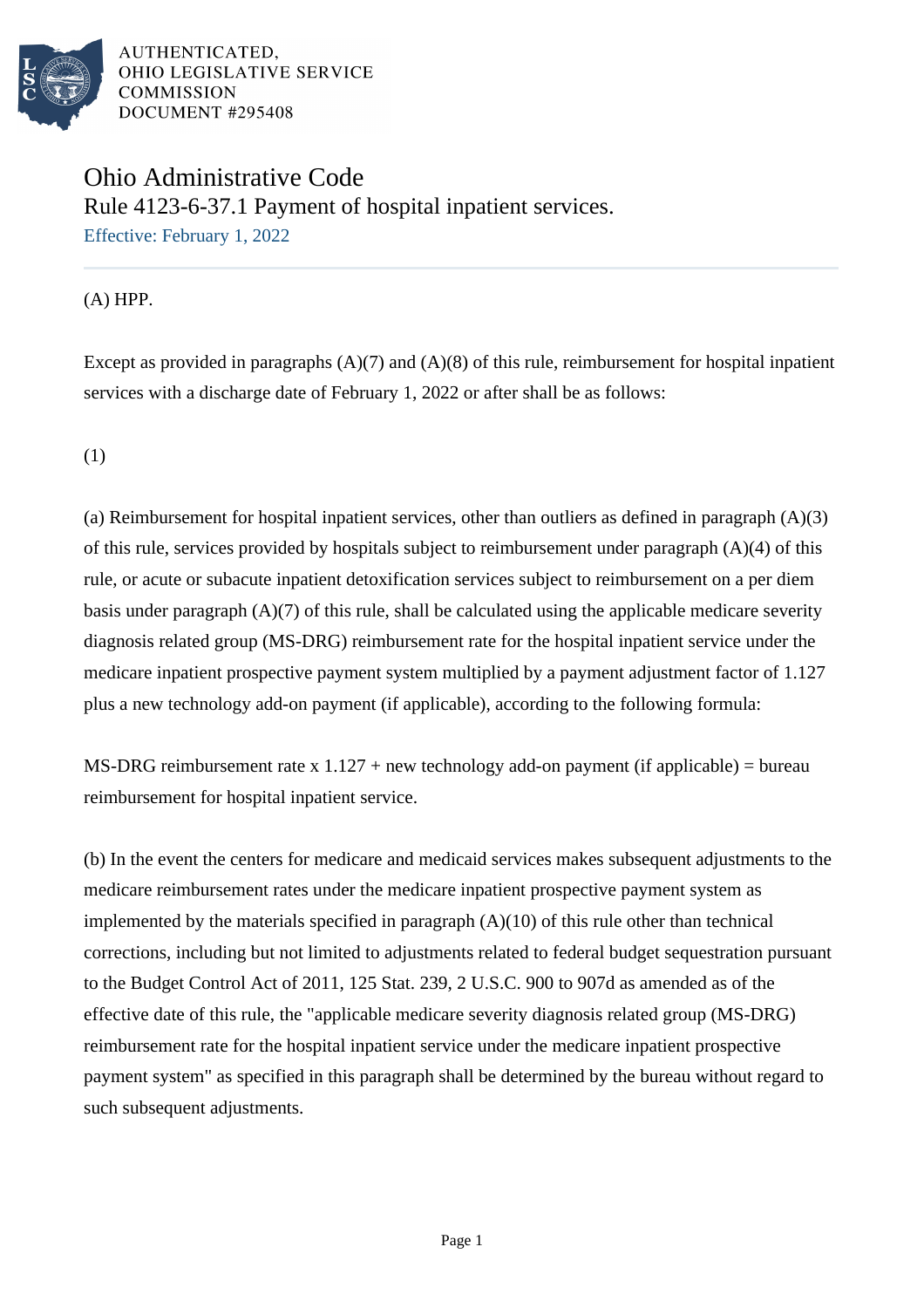

(2) In addition to the payment specified by paragraph  $(A)(1)$  of this rule, hospitals operating approved graduate medical education programs and receiving additional reimbursement from medicare for costs associated with these programs shall receive an additional per diem amount for direct graduate medical education costs associated with hospital inpatient services reimbursed by the bureau. Hospital specific per diem rates for direct graduate medical education shall be calculated annually by the bureau effective February first of each year, using the most current cost report data available from the centers for medicare and medicaid services, according to the following formula:

1.127 x [(total approved amount for resident cost + total approved amount for allied health cost)/ total inpatient days] = direct graduate medical education per diem.

Direct graduate medical education per diems shall not be applied to outliers as defined in paragraph  $(A)(3)$  of this rule, services provided by hospitals subject to reimbursement under paragraph  $(A)(4)$ of this rule, or acute or subacute inpatient detoxification services subject to reimbursement on a per diem basis under paragraph (A)(7) of this rule.

(3)

(a) Reimbursement for outliers as determined by medicare's inpatient prospective payment system outlier methodology shall be calculated using the applicable medicare severity diagnosis related group (MS-DRG) reimbursement rate for the hospital inpatient service under the medicare inpatient prospective payment system multiplied by a payment adjustment factor of 1.127 plus the applicable medicare operating outlier amount and medicare capital outlier amount plus a new technology addon payment (if applicable), according to the following formula:

 $(MS-DRG$  reimbursement rate x 1.127) + medicare operating outlier amount + medicare capital outlier amount + new technology add-on payment (if applicable) = bureau reimbursement for hospital inpatient service outlier.

(b) In the event the centers for medicare and medicaid services makes subsequent adjustments to the medicare reimbursement rates under the medicare inpatient prospective payment system as implemented by the materials specified in paragraph (A)(10) of this rule other than technical corrections, including but not limited to adjustments related to federal budget sequestration pursuant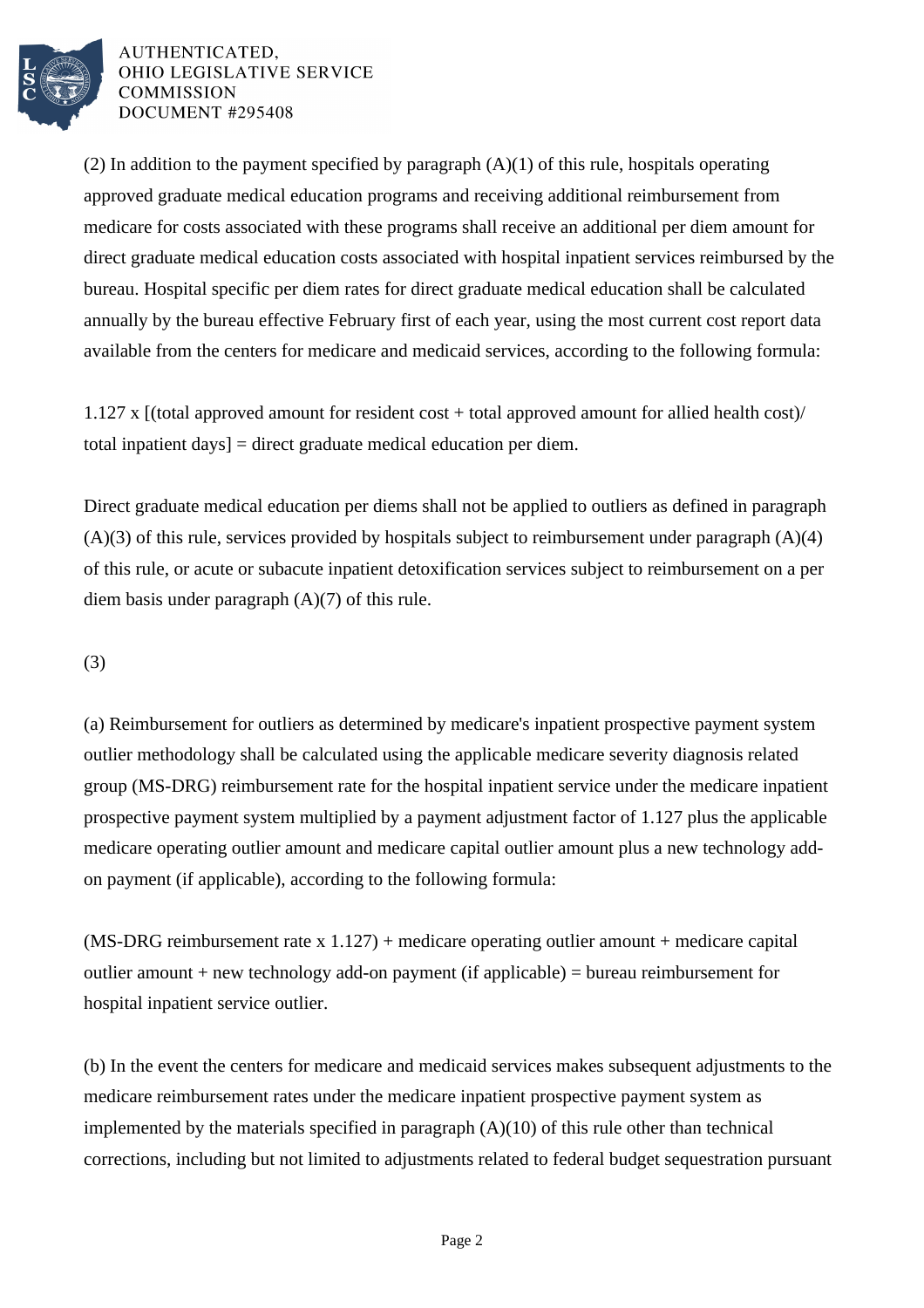

to the Budget Control Act of 2011, 125 Stat. 239, 2 U.S.C. 900 to 907d as amended as of the effective date of this rule, the "applicable medicare severity diagnosis related group (MS-DRG) reimbursement rate for the hospital inpatient service under the medicare inpatient prospective payment system" as specified in this paragraph shall be determined by the bureau without regard to such subsequent adjustments.

(4) Reimbursement for inpatient services provided by hospitals and distinct-part units of hospitals designated by the medicare program as exempt from the medicare inpatient prospective payment system shall be determined as follows:

(a) For hospitals the department of health and human services, centers for medicare and medicaid services maintains hospital-specific cost-to-charge ratio information on, reimbursement shall be equal to the hospital's allowable billed charges multiplied by the hospital's reported operating costto-charge ratio information referenced in paragraph  $(A)(10)(c)$  of this rule multiplied by a payment adjustment factor of 1.14, not to exceed seventy per cent of the hospital's allowed billed charges.

(b) For hospitals the department of health and human services, centers for medicare and medicaid services does not maintain hospital-specific cost-to-charge ratio information on, reimbursement shall be equal to the hospital's allowable billed charges multiplied by the applicable fiscal year 2022 urban or rural statewide average operating cost-to-charge ratio set forth in table 8A of the federal rule referenced in paragraph (A)(10)(b) of this rule (the Ohio average operating cost-to-charge ratio shall be used for hospitals outside the United States) multiplied by a payment adjustment factor of 1.14, not to exceed seventy per cent of the hospital's allowed billed charges.

(5) Reimbursement for inpatient services provided by hospitals and distinct-part units of hospitals that do not participate in the medicare program shall be calculated in accordance with the applicable provisions of paragraphs  $(A)(1)$  and  $(A)(3)$  of this rule using the national standardized amount for fiscal year 2022, full update, as found at 86 Fed. Reg. 45570 - 45571 (2021).

(6) Reimbursement for inpatient services provided by "new hospitals" as defined in 42 C.F.R. 412.300(b) as published in the October 1, 2021 Code of Federal Regulations shall be calculated in the same manner as provided under paragraph  $(A)(4)(b)$  of this rule.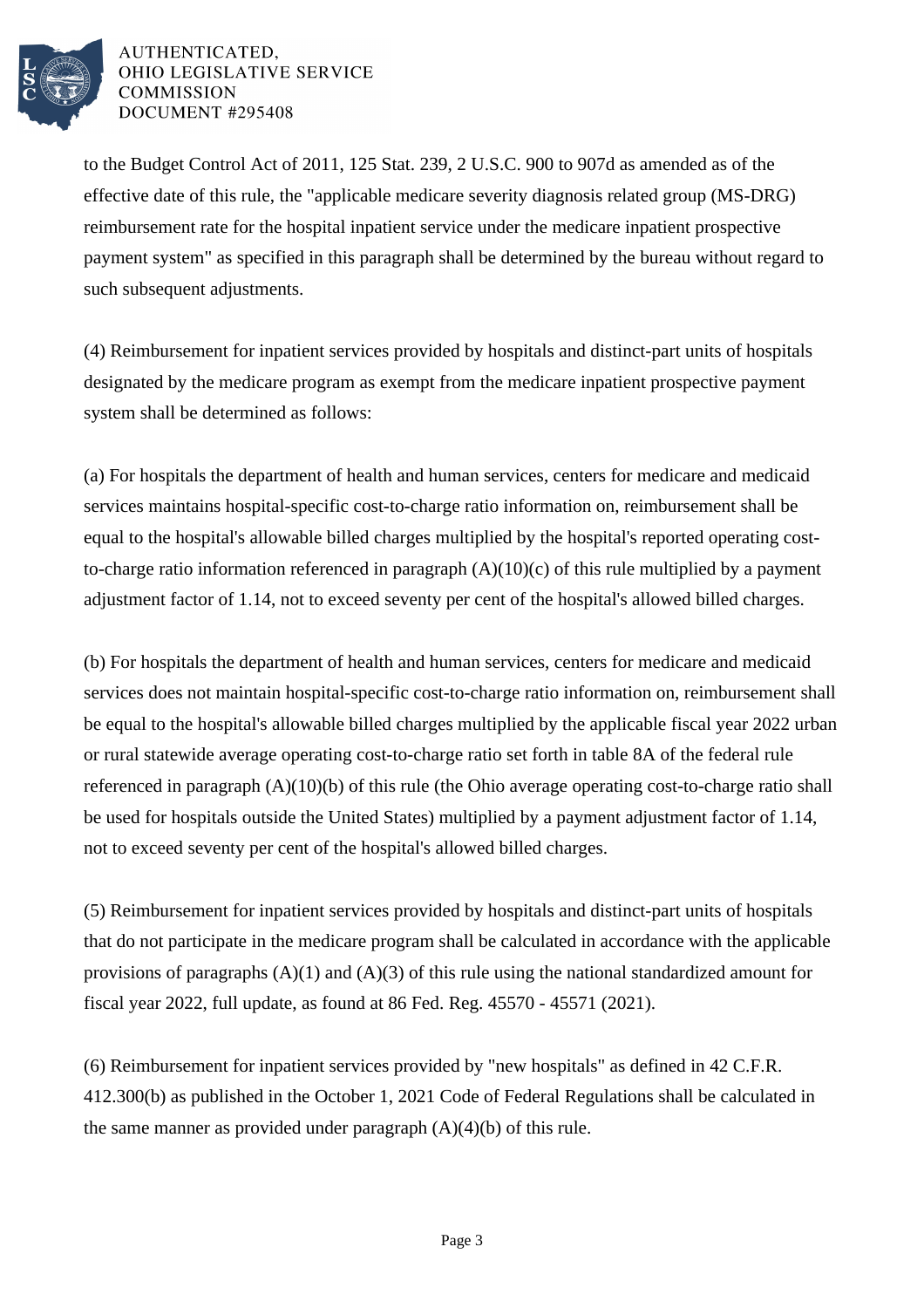

(7) Reimbursement for acute or subacute inpatient detoxification services shall be calculated in accordance with the applicable provisions of paragraph (A) of this rule, unless the hospital elects to be reimbursed for these services on a per diem basis, in which case the hospital shall be reimbursed the lesser of the charges billed by the hospital for the allowed services rendered, the all-inclusive per diem rates set forth in Table 1 of the appendix to this rule, or the rate the MCO contracted or negotiated with the hospital.

(8) Except for services subject to reimbursement on a per diem basis under paragraph  $(A)(7)$  of this rule, if the MCO has contracted or negotiated a different payment rate with a hospital pursuant to rule 4123-6-10 of the Administrative Code, reimbursement will be at the contracted or negotiated rate.

(9) For purposes of this rule, hospitals must report the applicable inpatient revenue codes for accommodation and ancillary services set forth in Table 2 of the appendix to this rule.

(10) For purposes of this rule, the "medicare severity diagnosis related group (MS-DRG) reimbursement rate," "medicare operating outlier amount," "medicare capital outlier amount," and "new technology add-on payment" shall be determined in accordance with the medicare program established under Title XVIII of the Social Security Act, 79 Stat. 286 (1965), 42 U.S.C. 1395 to 1395lll as amended as of the effective date of this rule, excluding 42 U.S.C. 1395ww(m), as implemented by the following materials, which are incorporated by reference:

(a) 42 C.F.R. Part 412 as published in the October 1, 2021 Code of Federal Regulations;

(b) Department of health and human services, centers for medicare and medicaid services' "42 CFR Parts 412, 413, 425, 455, and 495 medicare program; hospital inpatient prospective payment systems for acute care hospitals and the long-term care hospital prospective payment system and policy changes and fiscal year 2022 rates; quality programs and medicare promoting interoperability program requirements for eligible hospitals and critical access hospitals; changes to medicaid provider enrollment; and changes to the medicare shared savings program final rule," 86 Fed. Reg. 44774 - 45615 (2021).

(c) The department of health and human services, centers for medicare and medicaid services'